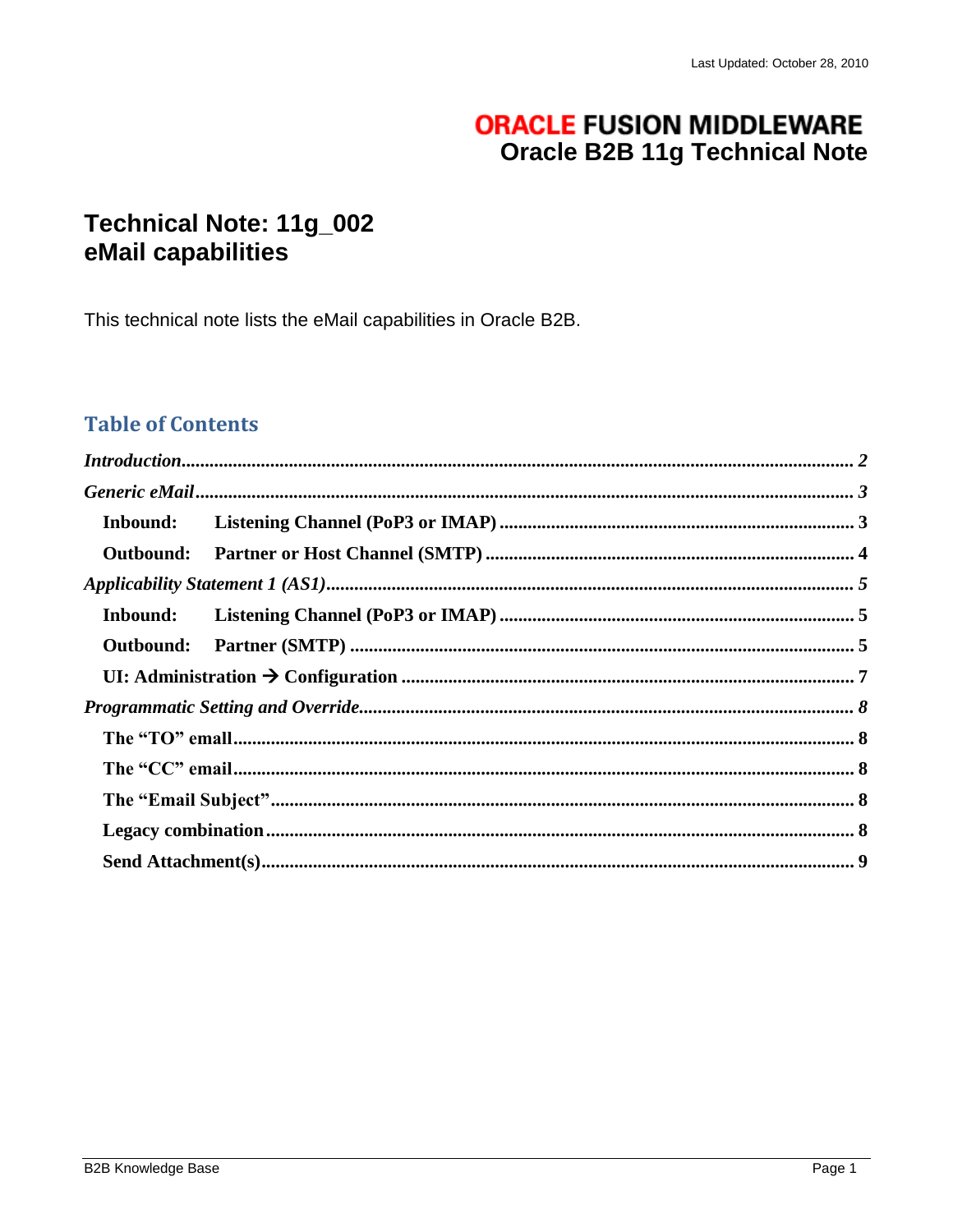### <span id="page-1-0"></span>**Introduction**

Oracle B2B provides two email delivery Channels *"Generic eMail"* and *"Applicability Statement 1 (AS1)"* They can be configured to communicate through your own Mail Server or the Partners Mail Server

#### **Using a the (HOST's) Corporate Mail Server**  $\bullet$

| <b>Direction</b> | Protocol     | Channel Type   Comments |                                          |
|------------------|--------------|-------------------------|------------------------------------------|
| Inbound          | PoP3 or IMAP | Listening               | The HOST Mail Server                     |
| Outbound         | <b>SMTP</b>  | Partner                 | A separate channel for each Partner      |
| (Options)        | <b>SMTP</b>  | Host                    | The "jca.jms.JMSProperty.DynamicEmail"   |
|                  |              |                         | Property would be required to change the |
|                  |              |                         | "TO" eMail address for each partner      |

### **Using the Partner's Mail Server**

| <b>Direction</b> | l Protocol   | Channel Type   Comments |                                     |
|------------------|--------------|-------------------------|-------------------------------------|
| Inbound          | PoP3 or IMAP | Listening               | The Partner Mail Server             |
| Outbound         | <b>SMTP</b>  | Partner                 | A separate channel for each Partner |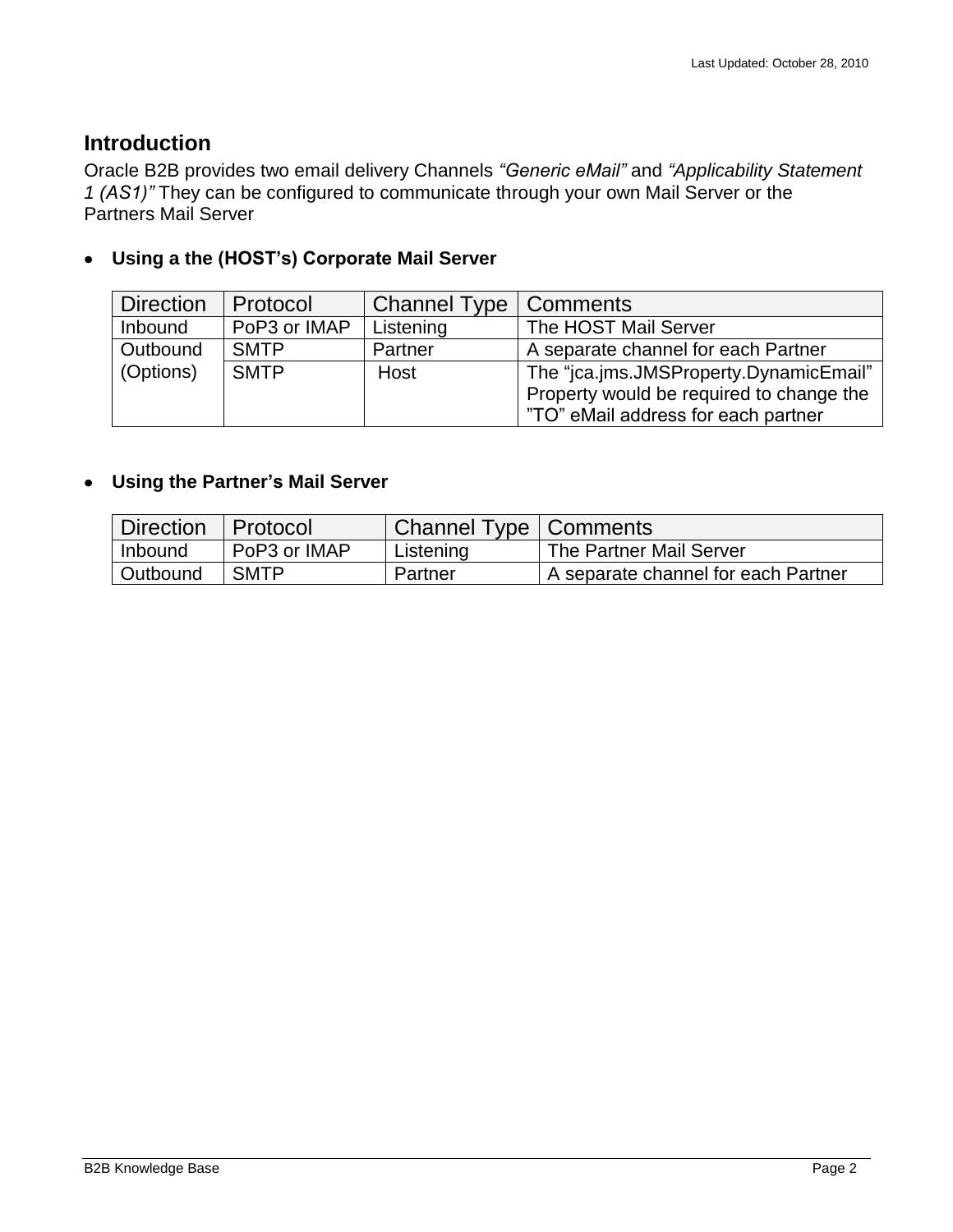# <span id="page-2-0"></span>**Generic eMail**

.

### <span id="page-2-1"></span>**Inbound: Listening Channel (PoP3 or IMAP)**

#### **Transport Protocol Parameters**

For PoP3 change connection information and select "PoP3" from Email Server pop list.

| * Host name      | jshutchi-lap.us.oracle.com | Send as attachment  |                                    |
|------------------|----------------------------|---------------------|------------------------------------|
| Password         |                            | Folder              |                                    |
| ConfirmPassword  |                            | ** Email id         | OracleServices@jshutchi-lap.us.ora |
| User name        | <b>OracleServices</b>      | Subject             | n/a                                |
| Polling interval |                            | <b>EMail Server</b> | $IMAP \vee$                        |
| Content type     |                            |                     |                                    |

### **Channel Attributes**

| Transport Protocol Parameters | <b>Channel Attributes</b> |                                          |   |
|-------------------------------|---------------------------|------------------------------------------|---|
|                               | Enable Channel            | Retry Count                              | 5 |
|                               | Disable Channel           | Description                              |   |
| Retry Interval                | 30                        | Internal                                 |   |
|                               |                           | <b>Transport Callout</b><br>$\checkmark$ |   |
|                               |                           |                                          |   |
|                               |                           |                                          |   |
|                               |                           |                                          |   |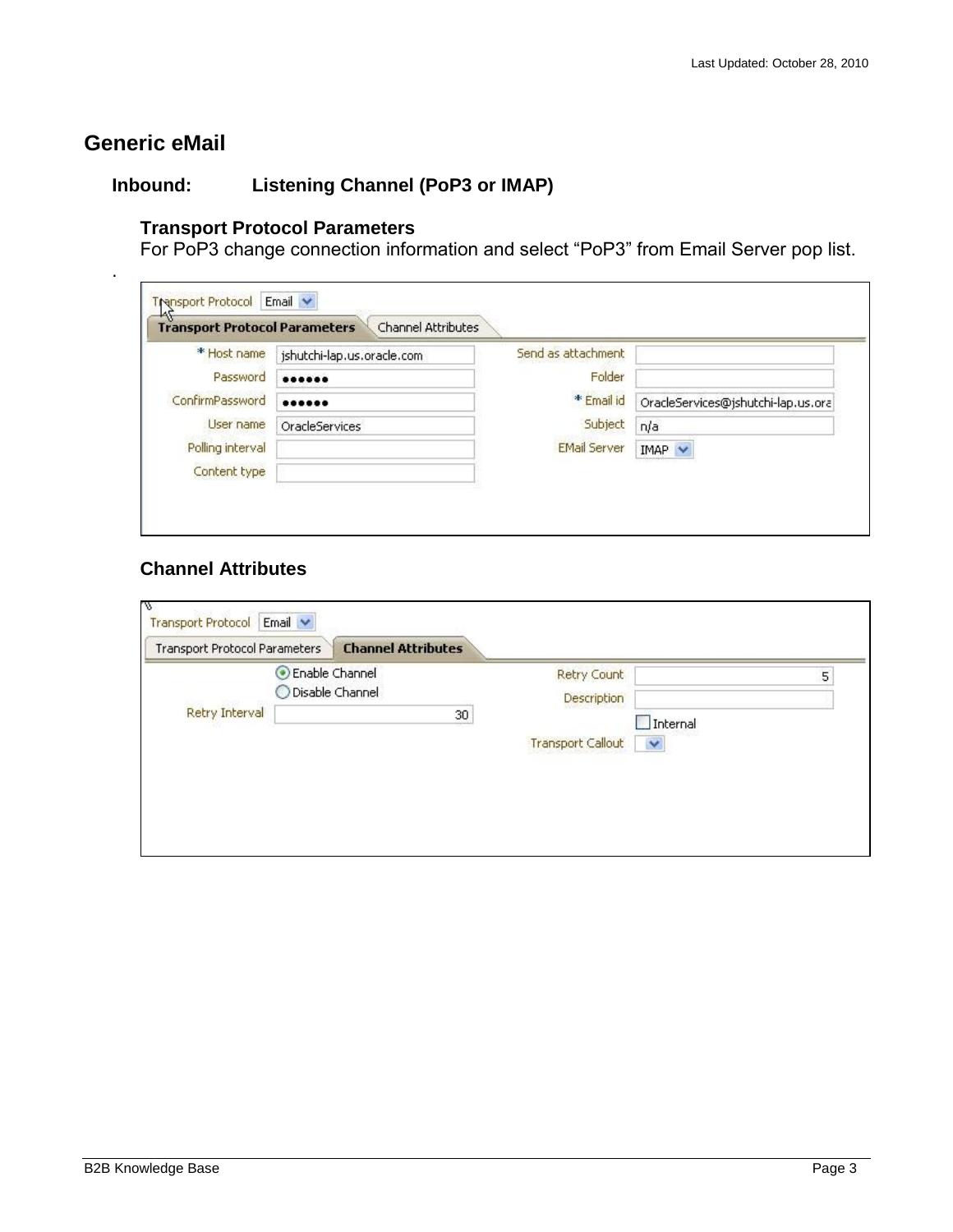### <span id="page-3-0"></span>**Outbound: Partner or Host Channel (SMTP)**

#### **Transport Protocol Parameters**

Note: Ignore Email Server pop list

|                  | jshutchi-lap.us.oracle.com | Send as attachment  |                                    |
|------------------|----------------------------|---------------------|------------------------------------|
| Password         |                            | Folder              |                                    |
| ConfirmPassword  |                            | * Email id          | OracleServices@jshutchi-lap.us.ora |
| User name        | <b>OracleServices</b>      | Subject             | n/a                                |
| Polling interval |                            | <b>EMail Server</b> | $IMAP \nightharpoonup$             |

#### **Channel Attributes**

.

| Email $\vee$<br>Transport Protocol<br><b>Transport Protocol Parameters</b> | <b>Channel Attributes</b> |                               |
|----------------------------------------------------------------------------|---------------------------|-------------------------------|
| Retry Interval                                                             | 30                        | <b>Transport Callout</b><br>× |
| Retry Count                                                                | 5                         |                               |
| <b>Description</b>                                                         |                           |                               |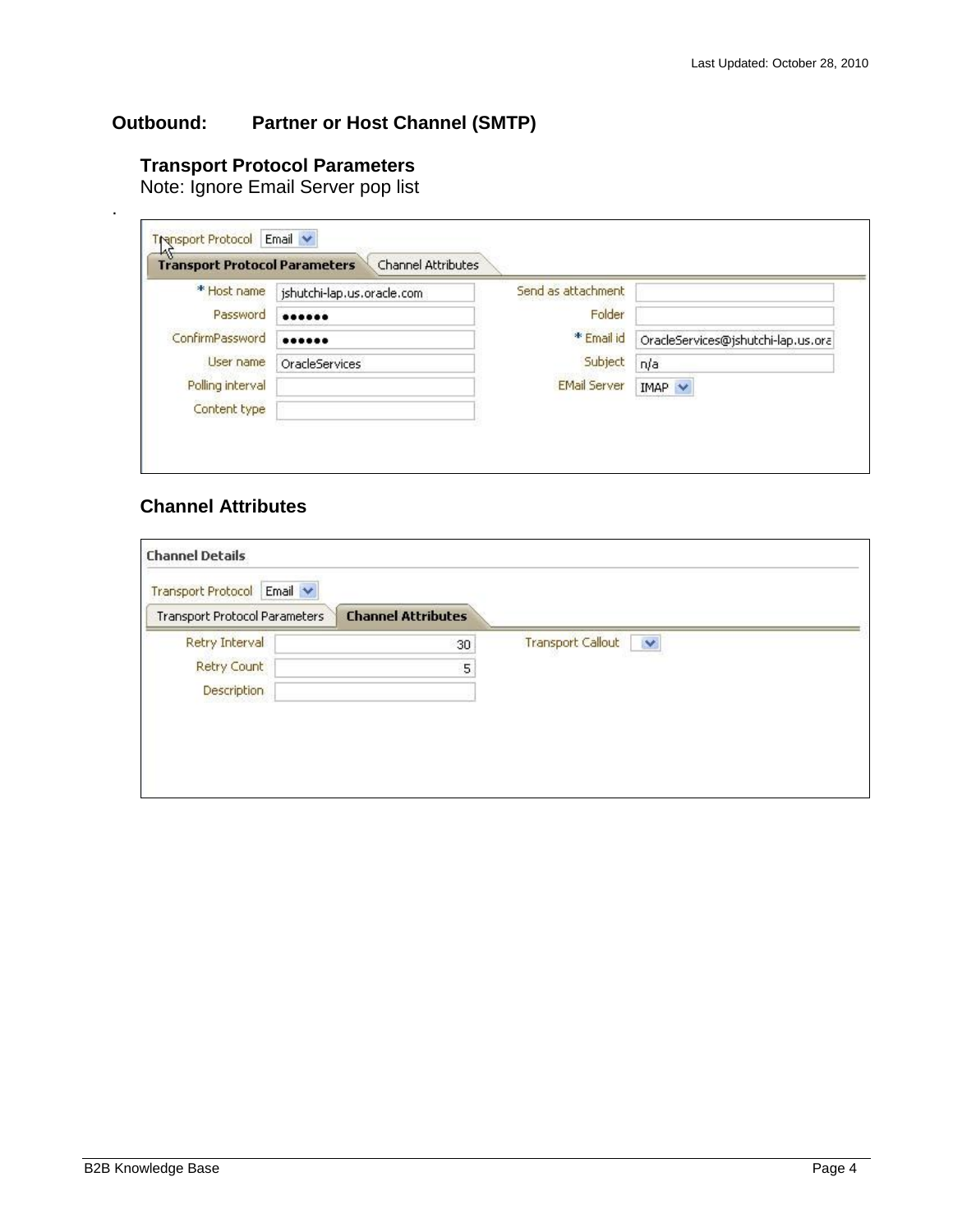# <span id="page-4-1"></span><span id="page-4-0"></span>**Applicability Statement 1 (AS1)**

**Inbound: Listening Channel (PoP3 or IMAP)** Same as Generic

#### <span id="page-4-2"></span>**Outbound: Partner (SMTP)**

#### **Transport Protocol Parameters**

Note: Ignore Email Server pop list

| Transport Protocol Email V           |                            |                              |                                     |
|--------------------------------------|----------------------------|------------------------------|-------------------------------------|
| <b>Transport Protocol Parameters</b> | Channel Attributes         | Exchange Protocol Parameters | Security                            |
| * Host name                          | jshutchi-lap.us.oracle.com | Send as attachment           |                                     |
| Password                             |                            | Folder                       |                                     |
| ConfirmPassword                      |                            | * Email id                   | RetailInc@jshutchi-lap.us.oracle.co |
| User name                            | <b>OracleServices</b>      | Subject                      | Purchase Order                      |
| Polling interval                     |                            | <b>EMail Server</b>          | $IMAP \nightharpoonup$              |
| Content type                         |                            |                              |                                     |

#### **Channel attributes**

| Transport                     | Email $\blacktriangleright$  |                           |                               |            |
|-------------------------------|------------------------------|---------------------------|-------------------------------|------------|
| Transport Protocol Parameters |                              | <b>Channel Attributes</b> | Exchange Protocol Parameters  | Security   |
| <b>Ack Mode</b>               | $\ddot{\phantom{1}}$<br>None |                           |                               | Compressed |
| Response Mode                 | None<br>$\checkmark$         |                           | <b>Transport Callout</b><br>Y |            |
| Retry Interval                |                              | 30                        |                               |            |
| <b>Retry Count</b>            |                              | 5                         |                               |            |
| <b>Description</b>            |                              |                           |                               |            |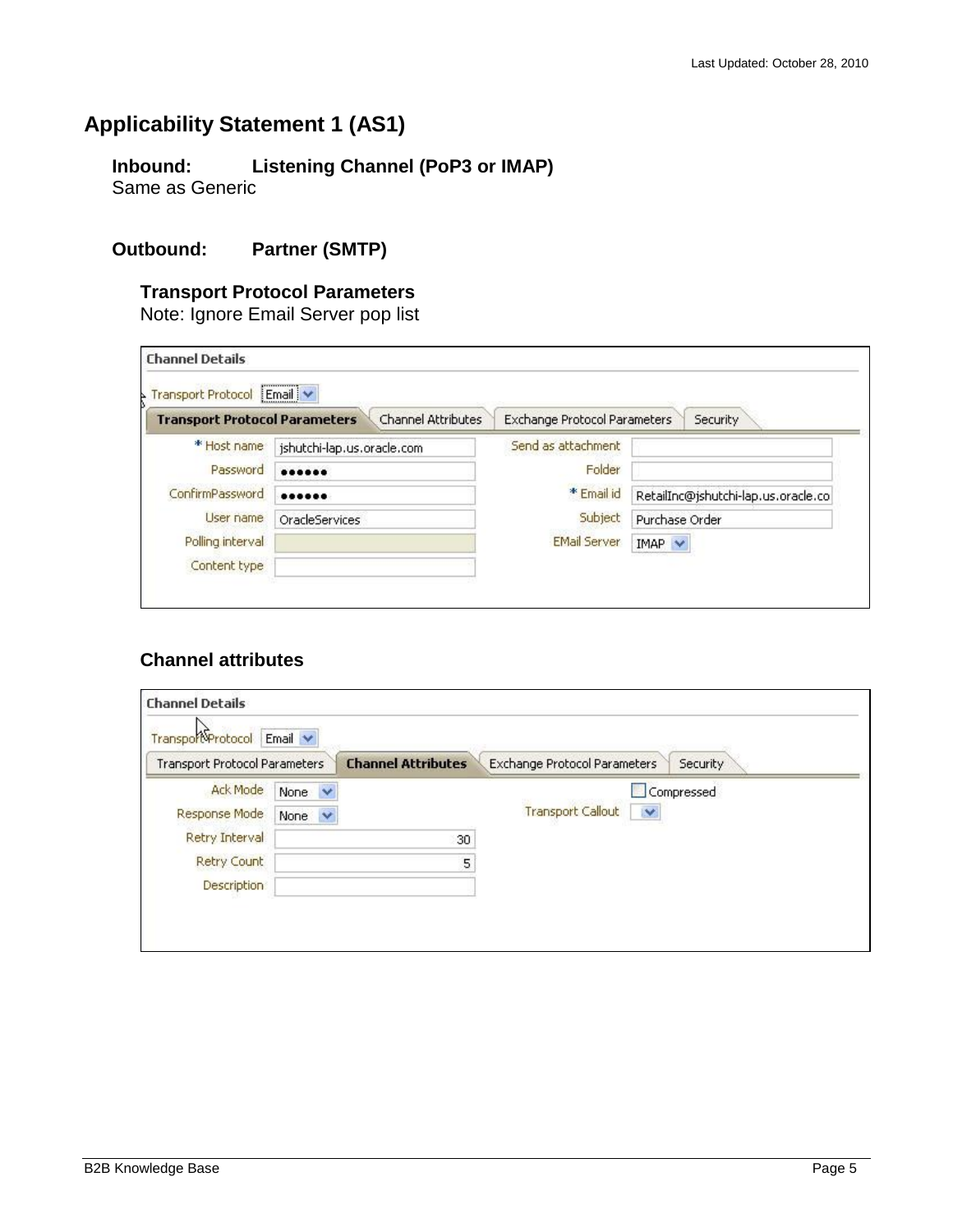### **Exchange Protocol Parameters**

| Transport                     | Email $\blacktriangleright$     |                           |                                          |
|-------------------------------|---------------------------------|---------------------------|------------------------------------------|
| Transport Protocol Parameters |                                 | <b>Channel Attributes</b> | Exchange Protocol Parameters<br>Security |
| <b>Ack Mode</b>               | $\overline{\mathbf{v}}$<br>None |                           | Compressed                               |
| Response Mode                 | None $\vee$                     |                           | <b>Transport Callout</b><br>×            |
| Retry Interval                |                                 | 30                        |                                          |
| Retry Count                   |                                 | 5                         |                                          |
| <b>Description</b>            |                                 |                           |                                          |

### **Security**

| Transport                            | Email $\blacktriangleright$ |                           |                               |            |
|--------------------------------------|-----------------------------|---------------------------|-------------------------------|------------|
| <b>Transport Protocol Parameters</b> |                             | <b>Channel Attributes</b> | Exchange Protocol Parameters  | Security   |
| <b>Ack Mode</b>                      | $\ddotmark$<br>None         |                           |                               | Compressed |
| Response Mode                        | None<br>$\checkmark$        |                           | <b>Transport Callout</b><br>× |            |
| Retry Interval                       |                             | 30                        |                               |            |
| <b>Retry Count</b>                   |                             | 5                         |                               |            |
| <b>Description</b>                   |                             |                           |                               |            |
|                                      |                             |                           |                               |            |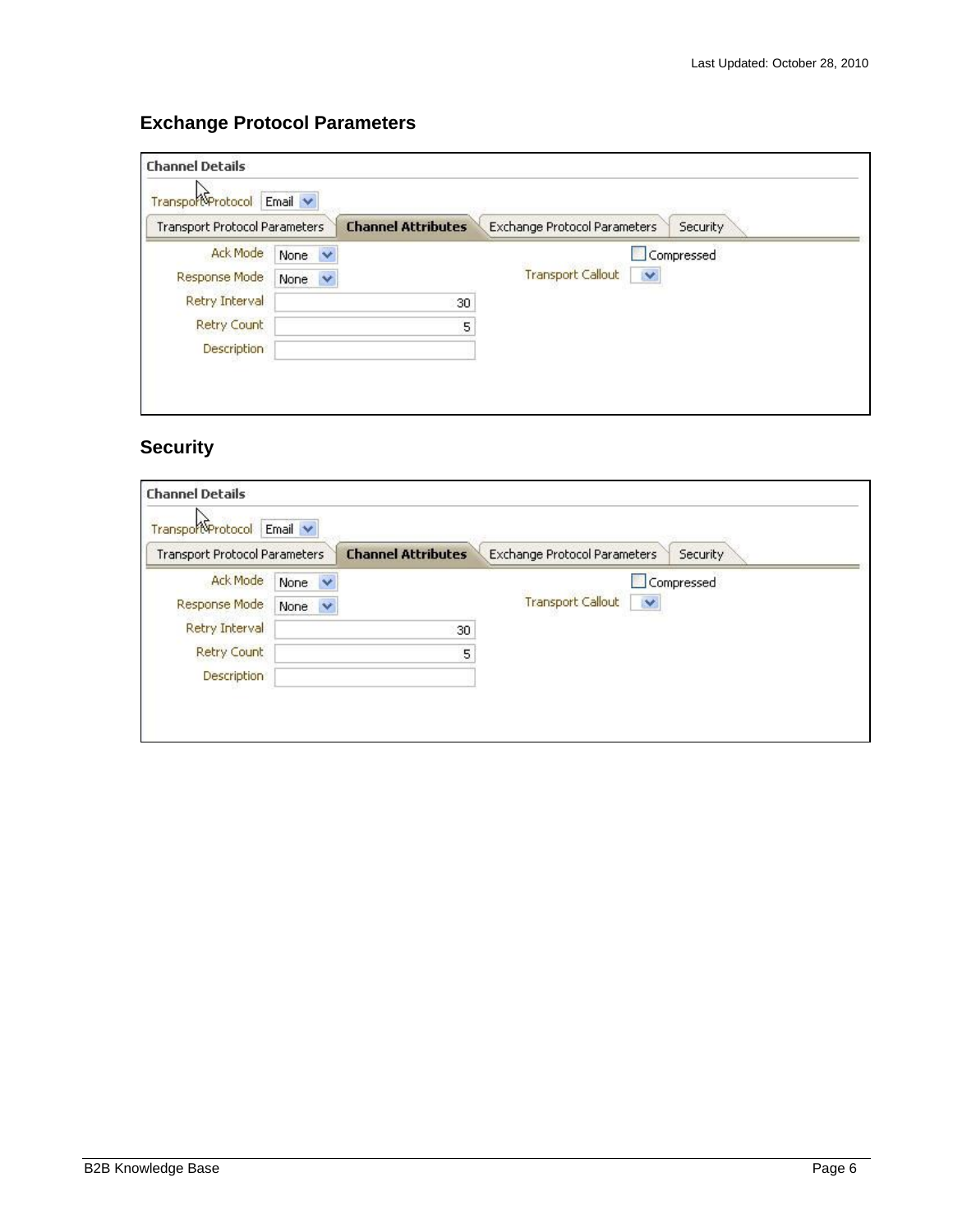#### <span id="page-6-0"></span>**UI: Administration → Configuration**

The "SMTP Host" parameters on this UI Configuration screen is used for the AS1 Message Disposition Notifications (MDN)

| Use JMS Queue<br>as default | true                      |
|-----------------------------|---------------------------|
| Callout Directory           | c:\b2b\java_callouts      |
| <b>SMTP Host</b>            | jshutchi-lap.us.oracle.cc |
|                             |                           |
|                             |                           |
|                             |                           |
|                             |                           |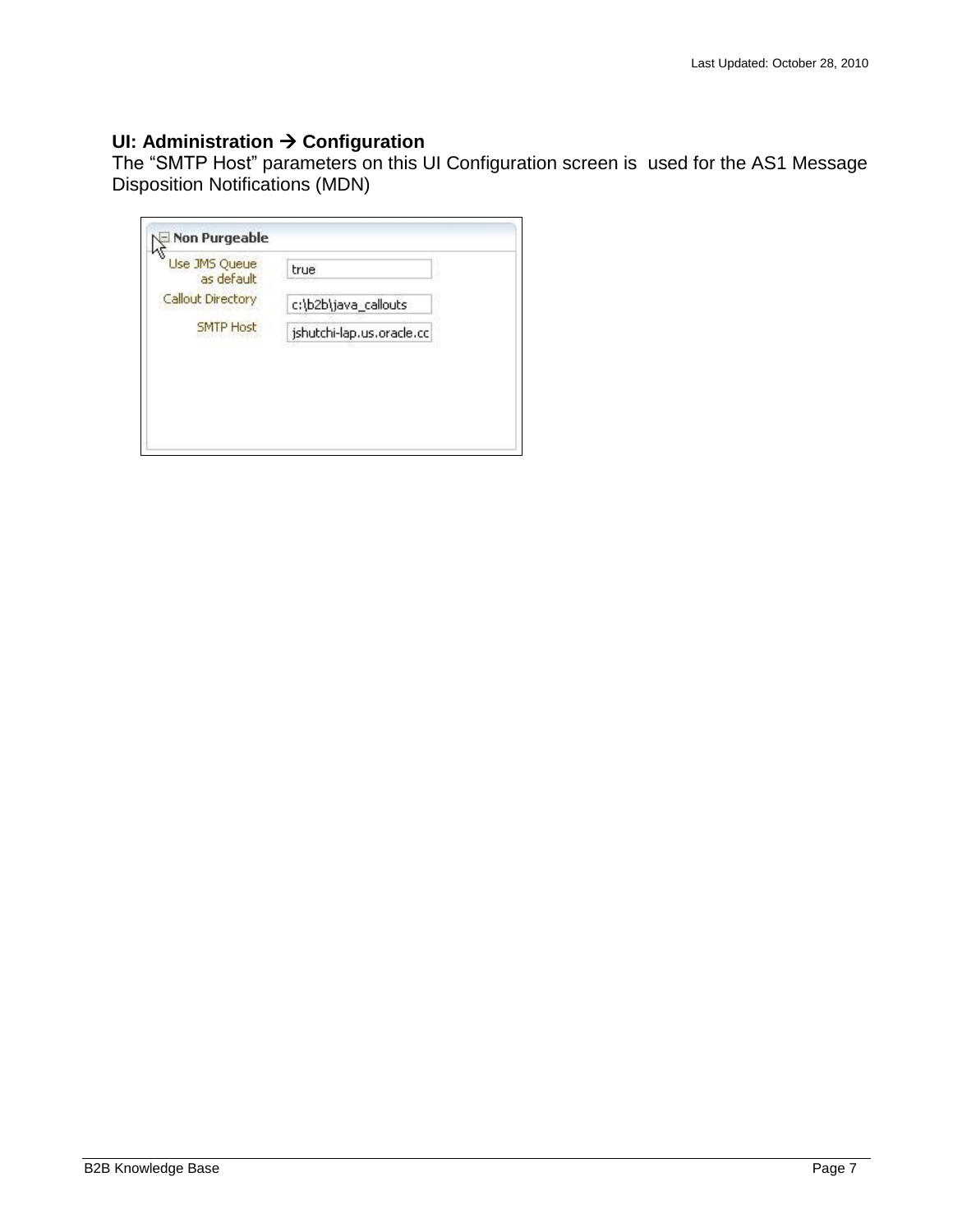### <span id="page-7-1"></span><span id="page-7-0"></span>**Programmatic Setting and Override**

#### **The "TO" emall**

This properly enables the user to override the "TO" mailing list

| <b>Property</b>                  | Value                           |        |
|----------------------------------|---------------------------------|--------|
| jca.jms.JMSProperty.DynamicEmail | MarketInc@oracle.com            | 11g    |
|                                  | MarketInc@oracle.com,           |        |
|                                  | SalesInc@oracle.com             |        |
| jca.jms.JMSProperty.ACTION_NAME  | <b>TO:</b> MarketInc@oracle.com | Legacy |
|                                  | TO:MarketInc@oracle.com,        |        |
|                                  | SalesInc@oracle.com             |        |

### <span id="page-7-2"></span>**The "CC" email**

This properly enables the user to set the "CC" mailing list

| <b>Property</b>                 | <b>Value</b>                   |        |
|---------------------------------|--------------------------------|--------|
| jca.jms.JMSProperty.CC          | MarketInc@oracle.com           | 11a    |
|                                 | MarketInc@oracle.com,          |        |
|                                 | SalesInc@oracle.com            |        |
| jca.jms.JMSProperty.ACTION_NAME | <b>CC:</b> Retailnc@oracle.com | Legacy |

#### <span id="page-7-3"></span>**The "Email Subject"**

This properly enables the user to override the "Subject Line"

| <b>Property</b>                  | <b>Value</b>                                |        |
|----------------------------------|---------------------------------------------|--------|
| jca.jms.JMSProperty.EmailSubject | <b>Purchase Order Request</b>               | 11g    |
| jca.jms.JMSProperty.ACTION_NAME  | <b>EmailSubject: Purchase Order Request</b> | Legacy |

#### <span id="page-7-4"></span>**Legacy combination**

This properly enables the user to stack the directives in one line.

| <b>Property</b> | Value                                                                  |        |
|-----------------|------------------------------------------------------------------------|--------|
|                 | jca.jms.JMSProperty.ACTION_NAME   DynamicEmail:MarketInc@oracle.com;CC | Legacy |
|                 | :RetailInc@oracle.com,SalesInc@oracle.co                               |        |
|                 | m; <b>EmailSubject:</b> Purchase Order                                 |        |
|                 | Information                                                            |        |

**Notes** 

- Attachments are NOT Supported with the *ACTION\_NAME* syntax
- Best Practice is to uses the individual *"jca.jms.JMSProperty" properties*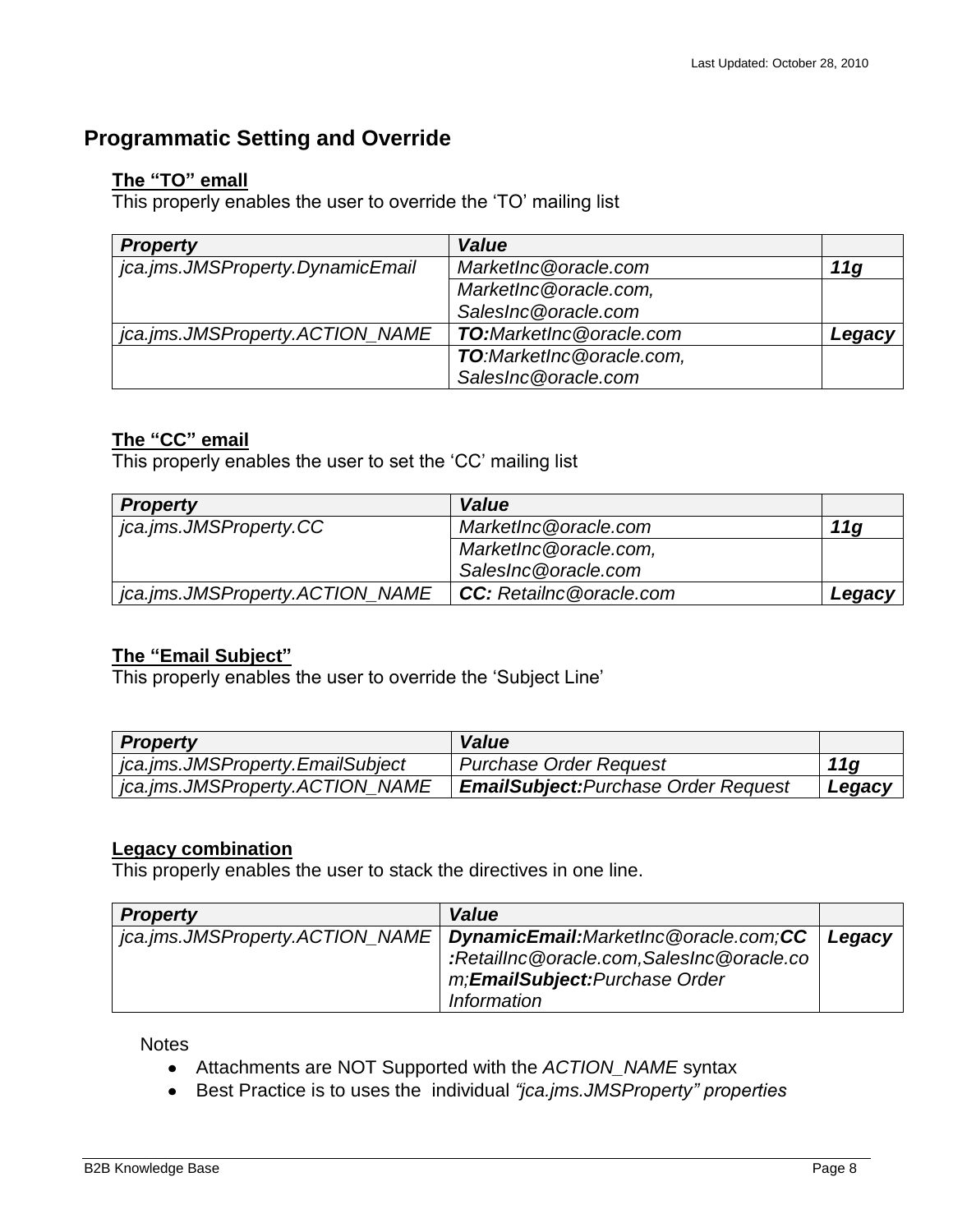#### <span id="page-8-0"></span>**Send Attachment(s)**

This properly enables the user to add attachments.

#### *Property: jca.jms.JMSProperty.Attachment*

Example1: Single attachment | File jca.jms.JMSProperty.Attachment=

```
<?xml version="1.0" encoding="UTF-8"?>
<Attachments 
 xmlns:xsi="http://www.w3.org/2001/XMLSchema-instance" 
 xsi:noNamespaceSchemaLocation="C:\b2b\AttachmentsDescriptor.xsd" 
 boundary="boundary----">
  <AttachmentPart>
   <Location>file://c:\b2b\attachments\RI_PurchaseOrder.xml </Location>
   <Content-Type>
    <Discrete-type>text</Discrete-type>
    <Sub-type>plain</Sub-type>
    <Parameter Name="charset" Value="us-ascii"/>
   </Content-Type>
   <Content-Transfer-Encoding>7-bit</Content-Transfer-Encoding>
   <Content-ID/>
   <Content-Description/
  </AttachmentPart>
</Attachments>
```